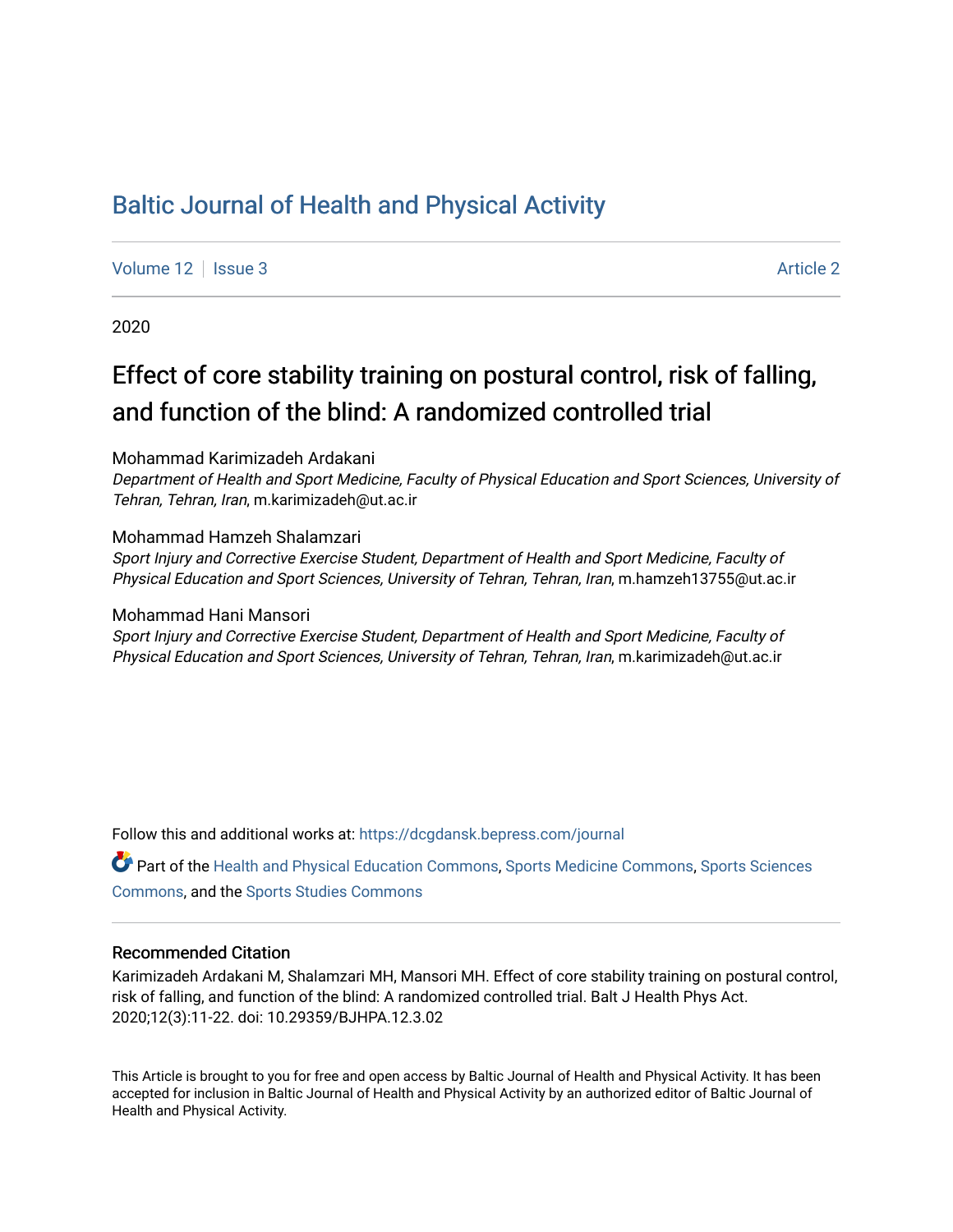# **Effect of core stability training on postural control, risk of falling, and function of the blind: A randomized controlled trial**

**Mohammad Karimizadeh Ardakani1 ABCDEF, Mohammad Hamzeh Shalamzari2 ABCDEF, Mohammad Hani Mansori2 ABCDEF**

- <sup>1</sup> Department of Health and Sport Medicine,
- Faculty of Physical Education and Sport Sciences, University of Tehran, Tehran, Iran
- <sup>2</sup> Sport Injury and Corrective Exercise Student, Department of Health and Sport Medicine, Faculty of Physical Education and Sport Sciences, University of Tehran, Tehran, Iran

| abstract                     |                                                                                                                                                                                                                                                                                                                                                                                                                                                                                                                                                                                                                                                                                                                                                                                                                                                               |  |  |
|------------------------------|---------------------------------------------------------------------------------------------------------------------------------------------------------------------------------------------------------------------------------------------------------------------------------------------------------------------------------------------------------------------------------------------------------------------------------------------------------------------------------------------------------------------------------------------------------------------------------------------------------------------------------------------------------------------------------------------------------------------------------------------------------------------------------------------------------------------------------------------------------------|--|--|
| <b>Background:</b>           | Visual impairments affect all motion aspects of individuals. Movement as the most important tool of<br>physical education is an important factor to improve the health of people with disabilities. The present<br>study aims to investigate the effect of six weeks of core stability training on postural control, risk of<br>falling, and function of blind people.                                                                                                                                                                                                                                                                                                                                                                                                                                                                                        |  |  |
| <b>Material and methods:</b> | Thirty-two blind males were randomly divided into two groups: the experimental and the control one.<br>In order to evaluate the postural control, the Berg balance scale, the modified stork stand balance test,<br>and the tandem walking test were used. To evaluate the risk of falling and function, the Timed Get up &<br>Go and Tinetti tests were employed, respectively. Data were analysed via MANOVA statistical analysis<br>test at the significance level of 0.05.                                                                                                                                                                                                                                                                                                                                                                                |  |  |
| <b>Results:</b>              | Results showed that, after 6 weeks of core stability training, a significant increase was observed in<br>postural control scores, function, and risk of falling in the experimental group compared to the control<br>group and the pre-test condition ( $P < 0.05$ ).                                                                                                                                                                                                                                                                                                                                                                                                                                                                                                                                                                                         |  |  |
| <b>Conclusions:</b>          | Considering the importance of mobility, especially in people with visual disabilities, the use of core<br>stability training is suggested as an effective method to improve efficiency of daily activity of these<br>people.                                                                                                                                                                                                                                                                                                                                                                                                                                                                                                                                                                                                                                  |  |  |
| Key words:                   | postural control, blind people, core stability training, risk of falling, function.                                                                                                                                                                                                                                                                                                                                                                                                                                                                                                                                                                                                                                                                                                                                                                           |  |  |
| article details              |                                                                                                                                                                                                                                                                                                                                                                                                                                                                                                                                                                                                                                                                                                                                                                                                                                                               |  |  |
|                              | Article statistics: Word count: 4,034; Tables: 4; Figures: 2; References: 37<br>Received: October 2019; Accepted: May 2020; Published: September 2020                                                                                                                                                                                                                                                                                                                                                                                                                                                                                                                                                                                                                                                                                                         |  |  |
| <b>Full-text PDF:</b>        | http://www.balticsportscience.com                                                                                                                                                                                                                                                                                                                                                                                                                                                                                                                                                                                                                                                                                                                                                                                                                             |  |  |
| Copyright                    | © Gdansk University of Physical Education and Sport, Poland                                                                                                                                                                                                                                                                                                                                                                                                                                                                                                                                                                                                                                                                                                                                                                                                   |  |  |
| Indexation:                  | Celdes, Clarivate Analytics Emerging Sources Citation Index (ESCI), CNKI Scholar (China National Knowledge<br>Infrastructure), CNPIEC, De Gruyter - IBR (International Bibliography of Reviews of Scholarly Literature in<br>the Humanities and Social Sciences), De Gruyter - IBZ (International Bibliography of Periodical Literature<br>in the Humanities and Social Sciences), DOAJ, EBSCO - Central & Eastern European Academic Source, EBSCO<br>- SPORTDiscus, EBSCO Discovery Service, Google Scholar, Index Copernicus, J-Gate, Naviga (Softweco, Primo<br>Central (ExLibris), ProQuest - Family Health, ProQuest - Health & Medical Complete, ProQuest - Illustrata: Health<br>Sciences, ProQuest - Nursing & Allied Health Source, Summon (Serials Solutions/ProQuest, TDOne (TDNet), Ulrich's<br>Periodicals Directory/ulrichsweb, WorldCat (OCLC) |  |  |
| <b>Funding:</b>              | This research has been done in the form of research project No. 30938/2 using research credits of Tehran University.                                                                                                                                                                                                                                                                                                                                                                                                                                                                                                                                                                                                                                                                                                                                          |  |  |
|                              | <b>Conflict of interests:</b> Authors have declared that no competing interest exists.                                                                                                                                                                                                                                                                                                                                                                                                                                                                                                                                                                                                                                                                                                                                                                        |  |  |
| <b>Corresponding author:</b> | Dr. Mohammad Karimizadeh Ardakani, Department of Health and Sport Medicine, Faculty of Physical Education<br>and Sport Sciences, University of Tehran, No. 15th Alley, Amir Abad Street, Kargar Street, Tehran, Iran; tel.:                                                                                                                                                                                                                                                                                                                                                                                                                                                                                                                                                                                                                                   |  |  |

+989104963054; e-mail address: m.karimizadeh@ut.ac.ir **Open Access License:** This is an open access article distributed under the terms of the Creative Commons Attribution-Non-Commercial-No-Derivatives 4.0 International (https://creativecommons.org/licenses/by-nc-nd/4.0/), which permits use, distribution, and reproduction in any medium, provided the original work is properly cited, the use is non-commercial and is otherwise in compliance with the license.

**Authors' Contribution: A** Study Design **B** Data Collection **C** Statistical Analysis **D** Data Interpretation **E** Manuscript Preparation

**F** Literature Search

**G** Funds Collection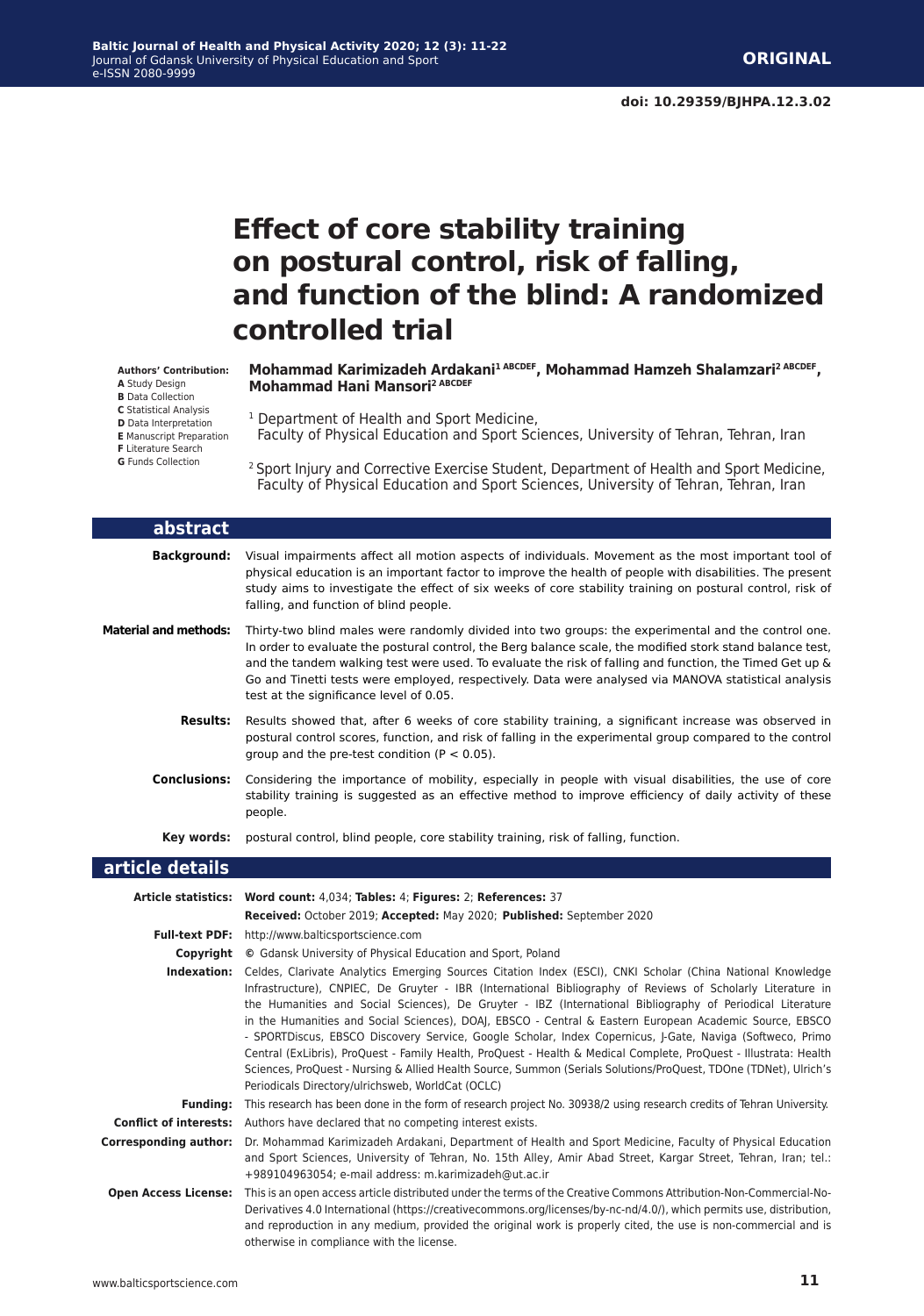# **introduction**

Visual impairment is one of the most common functional impairments and causes of disability in adults, which affects daily mobility and activity [1]. Blindness and poor vision are considered two important health, economic and social issues in developed and developing countries [2]. According to the World Health Organization [3], out of the world population of 7.3 billion, 36 million people are blind, 217 million people suffer from moderate to severe visual impairment, and 188 million people suffer from moderate to low visual impairment. Although other senses provide valuable information, it is the sense of vision that rapidly provides the most reliable information about the environment and accounts for almost one-third of human brain processes [4].

Postural control is the intrinsic ability to create or restore the balance of an individual in any position or any motor activity [5]. Postural control is a complex task that involves predicted responses to keep person's balance via coordinated interaction of the somatosensory, vestibular, and visual systems. Studies have shown that vision plays a major role in postural control, and lack of vision in blind people leads to the impaired balance at both static and dynamic levels. The results of studies on balance of people with visual impairment or blindness show that visual impairment considerably affects the postural control process [6]. Functional movement is defined as the ability to create and maintain balance between mobility and stability along the kinetic chain while performing fundamental patterns with precision and efficiency [7]. The importance of balance has always been of interest to researchers for the prevention of falling. Hence, researchers are seeking to identify factors affecting the improvement of this important physical factor. Some researchers have examined the mechanical effects and function of the upper and lower extremities on balance [8]. Many training methods have been recently developed for core stability; not only for athletes [9], but also for women [10], the elderly [11], and other groups. Core stability training has been identified as very effective to strengthen muscles, increase flexibility, and to improve postural control [12] and balance function for professional athletes as well as healthy people of all ages and genders. Moreover, these trainings are widely used in planning training to increase function [13]. Experimental evidence from studies indicates that core muscle training has beneficial effects on balance control. Iacono et al. [14] showed that 4 weeks of core stability training improved the static and dynamic balance of soccer players. Core strength is an important prerequisite for several sports, such as track and field, mountain climbing, soccer, and daily activities, such as sitting, standing and walking in a standing position [13].

With regard to these findings, it seems that core stability training can have the potential to improve health factors (strength, flexibility), skill-related components (balance, coordination, speed), and fitness components in youth [15]. In recent years, core stability training has been widely used to improve function, reduce the risk of injury in athletes, increase physical fitness in individuals, and rehabilitate those with lower back pain [16]. Core stability training might lead to improved dynamic balance function and coordination between upper and lower extremities, reduced risk of injury, and decreased muscle incoordination. There are trainings that do not require specific tools and equipment, nor a certain place for such trainings; this benefit is very useful for the blind people given their disability. To the best of the authors' knowledge, by studying the literature review, no research has been conducted to examine the effect of core stability training on blind people.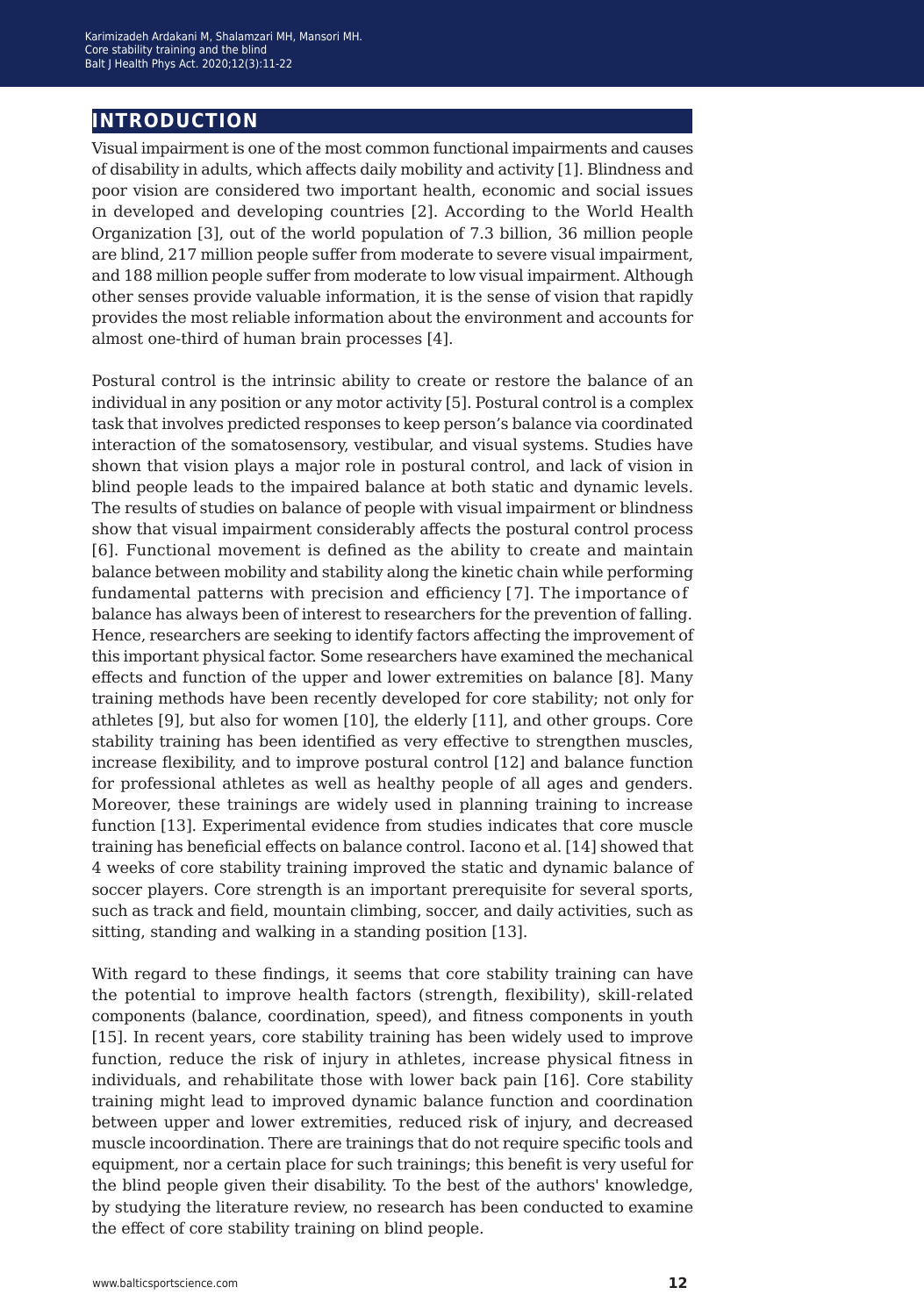Therefore, the aim of this study was to investigate the effect of six weeks of core stability training on postural control, risk of falling, and function of blind people. Given the existing literature and background, we assume that the core stability training is capable of changing balance and functional deficits in the blind people.

# **material and methods**

### **research design**

This study was a randomized controlled trial with pre-test and post-test design carried out on 32 blind university students aged 18–30 years old. Stratified randomization was applied, ensuring that experimental and control groups were balanced for the type and severity of blindness. Statistical population of this study consisted of male students with blindness in University of Tehran, among whom 32 men with congenital or acquired blindness were selected with respect to the inclusion criteria. In this study, the minimum sample size of 16 per group was considered with regard to earlier research using G-Power sample size estimate equation and taking into account test power of 80% and effect size of 0.8 [17].

### **individuals**

With regard to the statistical population of blind people in University of Tehran, there were 52 volunteers in the research, from among whom 16 individuals were not qualified to enter the research given the inclusion criteria. Among the remaining 36 participants, two from each group were excluded for various reasons and, finally, 32 participants remained (Figure 1).



Fig. 1. CONSORT flow chart of participant enrollment, allocation, follow-up, and analysis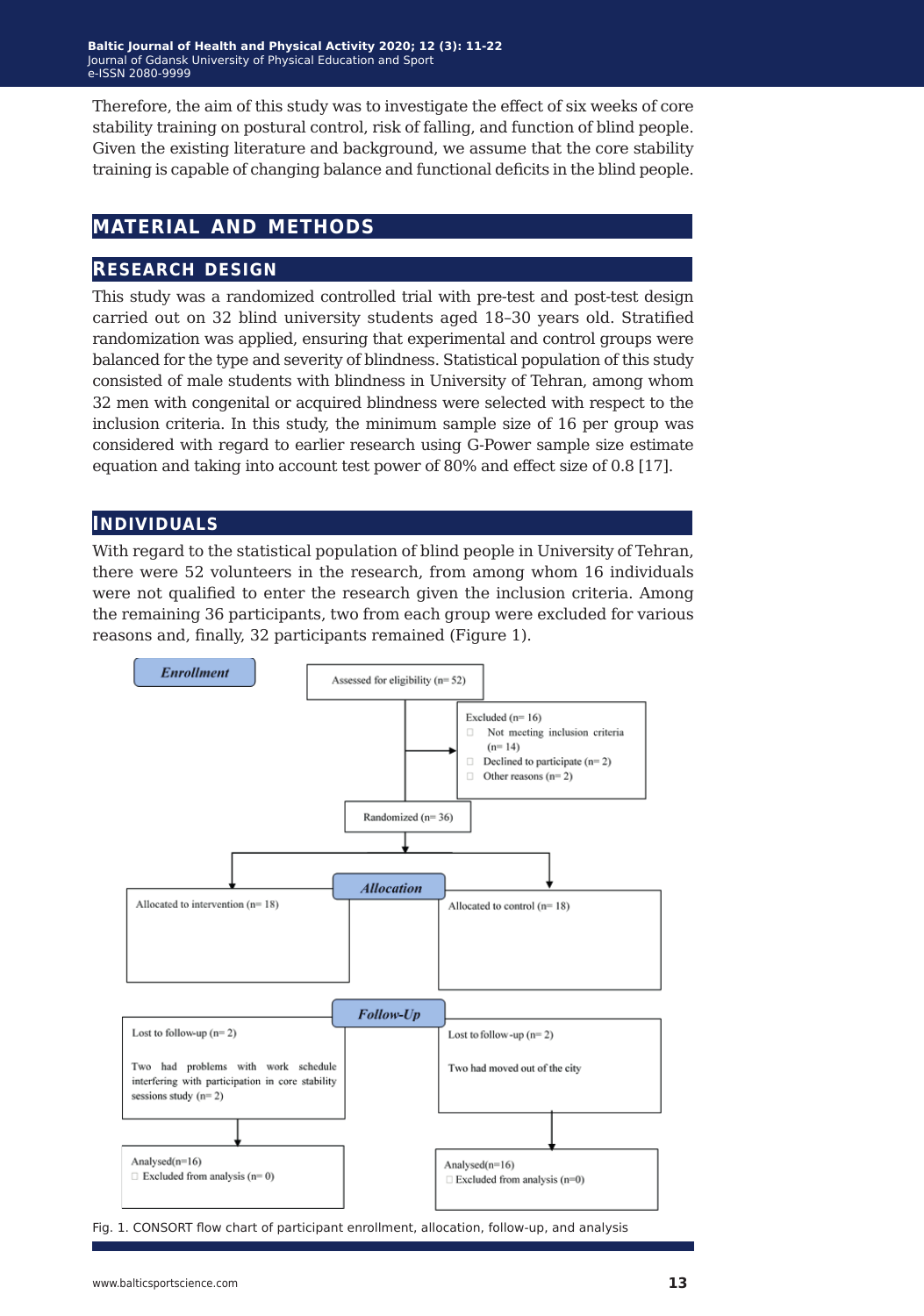The research sample was selected via convenience and purposeful sampling from among the students of the University of Tehran and divided into a control group ( $n = 16$ , mean and standard deviation of age 22.50  $\pm$ 2.80 years old, weight 73.43  $\pm$ 6.39 kg, height 173.68  $\pm$  4.65 cm) and an experimental group (n = 16, mean and standard deviation of age  $23 \pm 3.03$  years old, weight  $75.73 \pm 9.05$  kg, height  $(174.62 \pm 4.99 \text{ cm})$ .

#### **research area**

The inclusion criteria were as follows: being male, acquired or congenital blindness, severity of absolute or poor blindness based on the ICD classification (no perception of light and presenting distance visual acuity worse than 1/60 or 3/60 equal to or better than light perception or 1/60 respectively), capability of walking independently, lack of pain and injury in the waist and lower extremity, no surgery in lower extremity joints, lack of apparent musculoskeletal disorders in lower extremity [18], voluntary participation in research, and understanding the research instructions [19], lack of cardiovascular problems, diabetes, neuropathy, and no history of disease or medicine that affects the nervous system [20]. Exclusion criteria were as follows: any pain during training, no history of participation in competitions related to the sport in question, having another sensory disorder in addition to blindness, not giving consent to further research, personal problems, lack of cooperation with the researcher, and physical and movement problems of students; in accordance with the records, no one had physical problems and, thus, no one was excluded. The process and goals of the research were explained to all the participants prior to the study and they all signed the consent form that was approved by Faculty of Physical Education and Sport Sciences.

This research was derived from the research plan approved at University of Tehran (30938/2). It should be noted that the present research was approved by Ethics Committee of Institute of Sport Sciences, IR.SSRI.REC.1398.051.

#### **procedures**

Eligible individuals, given the inclusion and exclusion criteria, were contacted to participate in a session to be acquainted with the research process. During the session, the test instructions and a training plan were given to the participants. All the participants completed pre-tests a week prior to the intervention. Immediately after the training intervention by the experimental group that lasted for six weeks, post-tests were administered in a similar manner to the pre-tests in order to determine the effect of exercise. In order to perform the present study, the Berg balance scale, the modified stork stand balance test, and the tandem walking test were used for posture control, the TUG test was employed for risk of falling, and the Tinetti test was used to evaluate the function.

*Berg balance scale:* This scale, consisting of 14 items, objectively evaluates functional capabilities of posture and dynamic balance and involves daily activities such as sitting, standing and moving, to each of which a score of 0 to 4 is assigned based on the type of implementation. The scores range is 41–56 (lowest risk of falling), 21–40 (average risk of falling), and 0–20 (high risk of falling). A sum of these scores for 14 items for each individual predicts the risk of falling and loss of postural control [21]. The reliability of each section of Berg scale is 98%, validity of each section is 99%, and intra-class correlation coefficient of the scale is reported to be 96% [22].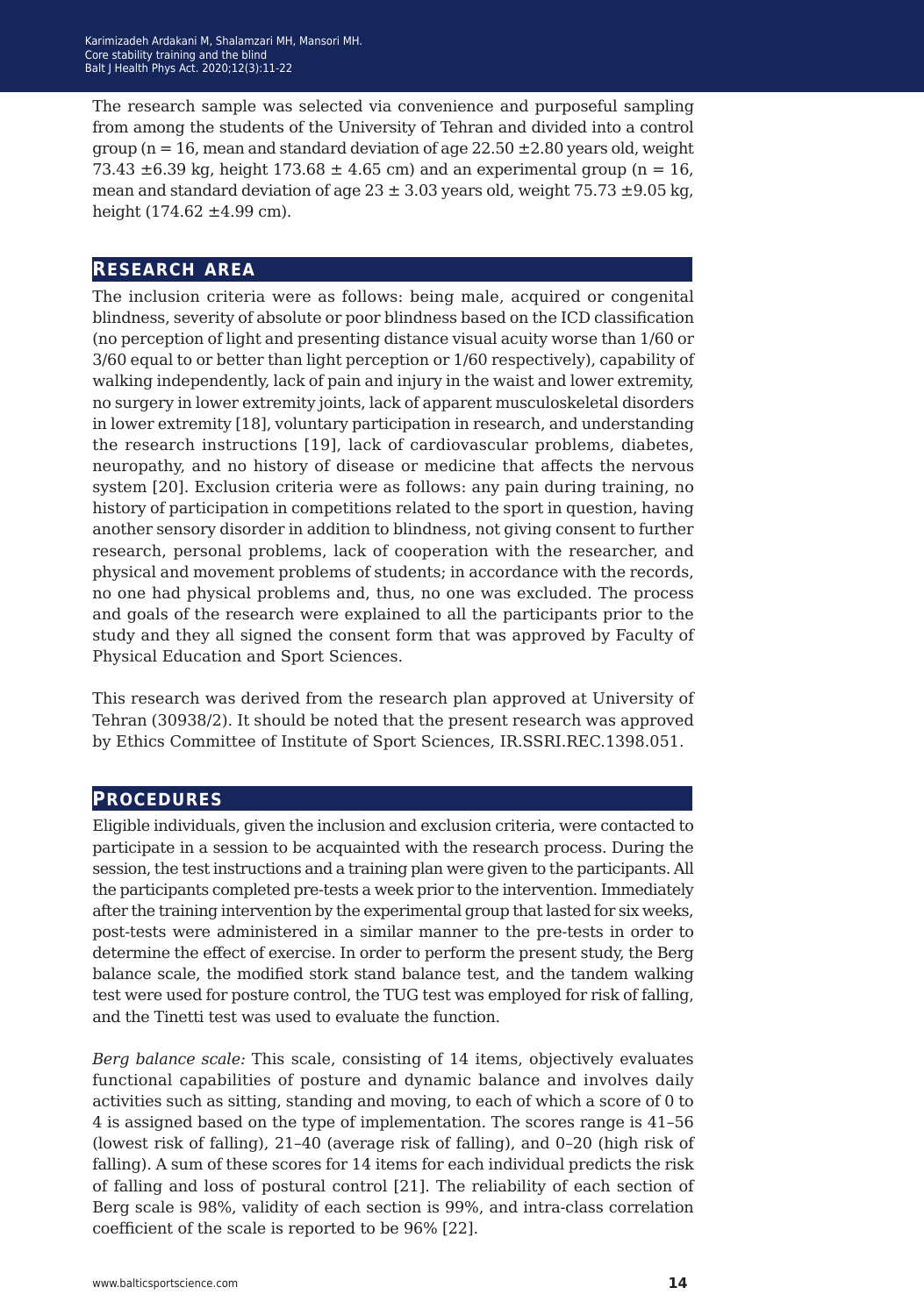*Modified stork stand balance test:* The present test was performed as follows: The participant stood with one foot on the flat surface and raised his free leg up to the ankle of the support leg; both hands were free beside the body (Fig. 2a). Once the participant laid his free foot on the ground, the time stopped. The maximum time the participant stood on his leg was considered as his record. The test was performed twice on both legs and the best time was registered as the record. The reliability of this test was reported to be 93% [23].

*Tandem walking test:* Tandem walking test was used to measure the dynamic balance. By this test, the participant's capability of walking on a straight path in a way that toes of the back foot touch the heel of the front foot is evaluated. The test was performed as follows: The participant walked on a certain path with length of 15 steps and the maximum score was 15 (Fig. 2b). If the participant deviated from path before completing 15 steps, the test was stopped and the number of steps was recorded. The test was implemented twice, and the better score was recorded as the participant's record. The reliability of this test was 91% [23].

*TUG:* This test was designed by Matthias in 1986 and had a scoring scale of 1–5. The timed get up & go (TUG) test consists of sitting on a chair, standing, and walking up to 3 meters, coming back, and sitting on a chair again (Fig. 2c). The criterion for this test is the length of time that a person performs the motion manoeuvre from the moment of getting up from a chair to sitting down again, measured using a chronometer. The length of this test for young people is 5–7 seconds [24]. The validity and reliability of this test were reported to be very high [25].



Fig. 2. a) Modified stork stand balance test, b) Tandem walking test, c) TUG test

*Tinetti test:* This test was developed by Tinetti in 1986 and consists of two parts. The first part involves examination of sitting, getting up, and standing, and the second part involves examination of gait. The first part consists of 9 motion manoeuvres, and each section is scored from zero to a maximum of two points. The second part involves examination of 7 components of gait. The time required for the test is 10 to 15 minutes. The best score is 16 for the balance and 12 for gait, and in total, the best score is 28. A score below 19 indicates a high risk of falling. The validity and reliability of this scale have been examined in various studies and this test is moderately associated with the Timed Get up & Go test [25]. All the tests were performed at Physical Education Laboratory, the University of Tehran.

*Training intervention*: After the pre-tests, the participants completed a 6-week training protocol. The core stability training protocol lasted for six weeks and was performed three times a week. The content of each training session lasted for almost 30 minutes, which began by a 5 min warm-up and ended by a 5 min cool-off for the experimental group. The training was presented based on core stability training proposed by Jeffrey and consisted of 3 levels [26]. The training began from level 1 including static contractions in a steady state, level 2 training including static contractions in an unstable environment, and finally, level 3 training including dynamic movements in an unstable environment (Table 1).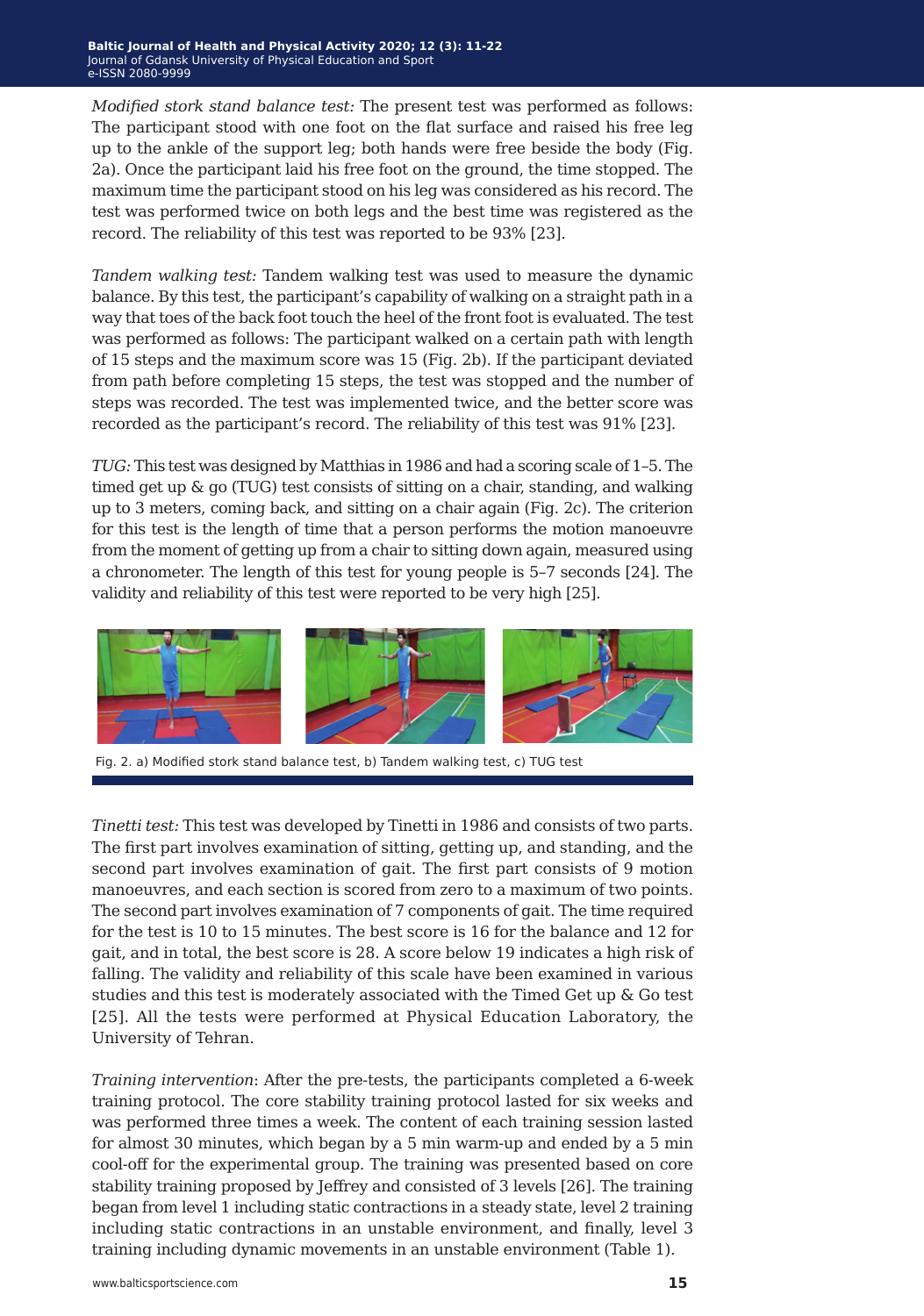The activity level of all the participants in the experimental and control groups was considered the same; hence, the control group was used to control the possible effect of daily training and activities on the balance of subjects. In the training, the body weight, medicine balls, therapeutic resistance bands, and Swiss balls were utilised. The number of sets and repetitions and retention times for each week were adjusted at three sets and 20 seconds of contraction for isometric contraction, and three sets and 20 repetitions for isotonic contraction [26]. The sample completed the training plan three times a week during regular planning. If the participants did not attend a specific training session, the training plan would be completed for them the next sessions. The core stability training plan lasted for almost 30 minutes for six weeks up to the total of 18 sessions. All the training sessions were supervised by the researchers and gym trainer from Men's Dormitory of University of Tehran.

| Week           | Exercise                                                      | Sets, Reps, Time                              |
|----------------|---------------------------------------------------------------|-----------------------------------------------|
| 1              | Abdominal bracing, hollowing                                  | All exercises were held for                   |
|                | Prone bridge                                                  | 20 s before returning to<br>starting position |
|                | Supine bridge                                                 |                                               |
|                | Side bridge                                                   |                                               |
|                | Supine bent-knee raise                                        | 20 reps                                       |
|                | Quadruped alternate-arm leg raise                             |                                               |
| $\overline{2}$ | Supine bridge exercise with alternate leg extension           |                                               |
|                | Seated marching on physioball                                 |                                               |
|                | Crossover crunch                                              |                                               |
|                | Dead bug                                                      | 20 reps                                       |
|                | Supine bridge on physioball                                   | Hold 20 s                                     |
| 3              | Supine bridge on physioball with shoulder flexion             | 20 reps                                       |
|                | Prone bridge on physioball                                    | Hold $20 s$                                   |
|                | Cobra extension on physioball                                 | Hold 20 s                                     |
|                | Superman                                                      | Hold 2 s/20 reps                              |
|                | Pelvic bridge alternating knee extension with physioball      | 20 reps                                       |
|                | Medicine-ball floor twist                                     | 20 reps                                       |
| 4              | Pelvic bridge with shoulder flexion on physioball             | 20 reps                                       |
|                | Curl-up on physioball                                         | 20 reps                                       |
|                | Pelvic bridge alternating knee extension and shoulder flexion | 20 reps                                       |
|                | Superman on physioball                                        | Hold 2 s/20 reps                              |
|                | Lunge with medicine-ball twist                                | 20 reps                                       |
| 5              | Abdominal flexion on physioball with medicine ball            | 20 reps                                       |
|                | Abdominal rollout                                             | 20 reps                                       |
|                | Ball bridge with alternate knee extension                     | Hold 2 s/20 reps                              |
|                | Physioball lunge                                              | 10 reps on each leg                           |
| 6              | Theraband-resisted march                                      | 10 reps on each side                          |
|                | Iron cross on physioball                                      | Total 20 reps alternating sides               |
|                | Side bridge with shoulder abduction                           | 15 reps each side                             |
|                | Physioball alternate superman                                 | Total of 20 reps                              |

Table 1. Core-Stability-Training Program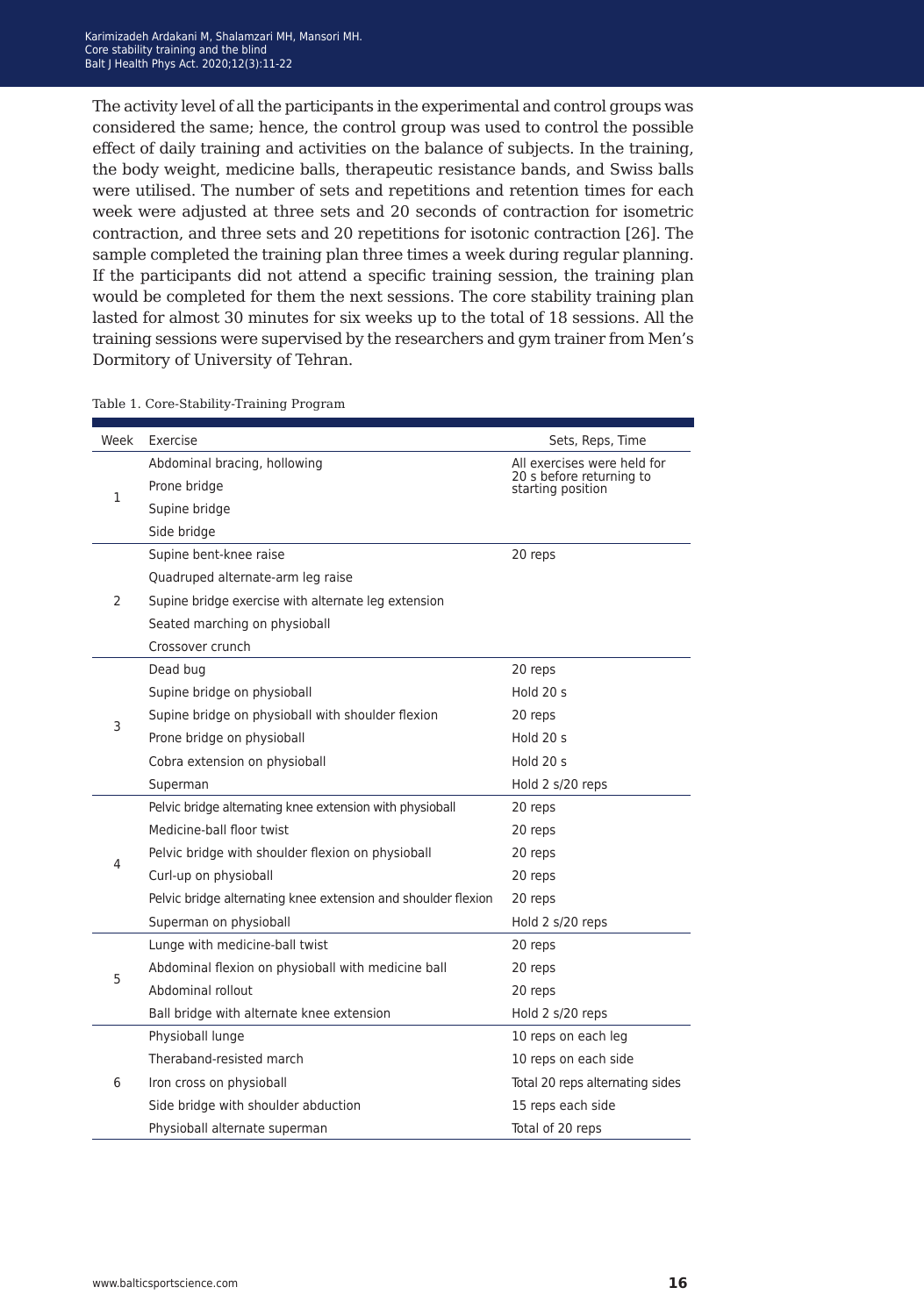### **statistical analyses**

Demographic characteristics of the research sample are reported in Table 2. The information on the type and degree of vision impairment is also reported in Table 3. The data obtained from MANOVA were used to determine the interventional effect of core stability training on postural control, risk of falling, and function. Data analysis was performed in SPSS v.22 at the significance level of 95% and the alpha smaller or equal to 0.05. The effect size (Hedge's G) was also calculated and interpreted by default between the group effect size and was classified into low (smaller than 0.4), medium (0.41–0.7), and high (larger than 0.71) effect size.

| Group        | Number (N) | Height (cm)       | Weight (kg)      | Age (y)          |
|--------------|------------|-------------------|------------------|------------------|
| Experimental | 16         | $174.62 \pm 4.99$ | $75.73 \pm 9.05$ | $23.03 \pm 3.02$ |
| Control      | 16         | $173.68 \pm 4.65$ | $73.43 \pm 6.39$ | $22.50 \pm 2.80$ |

Table 2. Individual characteristics of the two groups\*

Table 3. Characteristics of the type and degree of blindness

|            | Type of blindness |              |                | Degree of blindness |
|------------|-------------------|--------------|----------------|---------------------|
| Group      | Congenital        | Adventitious | Absolute Blind | Poor Blindness      |
| Number     |                   | 25           | 24             |                     |
| Percentage | 21.9%             | 78.1%        | 75%            | 25%                 |

### **results**

According to the results of the Shapiro-Wilk test, the distribution of data was normal in both groups. At the beginning of the study, based on independent t test, there was no significant difference between the two groups in terms of any variable  $(p > 0.05)$ . Core stability training was significantly improved compared to the control group in all the variables ( $p < 0.05$ ). Higher effect size and confidence interval of 95% were listed for all the variables. After the training intervention, significant improvement was found in function, postural control, and risk of falling variables compared to the control group ( $p < 0.05$ ). All the research variables showed greater effect size with a confidence interval of 95% and exceeded zero (Table 4).

Table 4. Mean, standard deviation, and effect size of research variables<sup>+</sup>

| Variables                 |                             | <b>Experimental Group</b> |                  | Control Group    |                  | Effect size                |
|---------------------------|-----------------------------|---------------------------|------------------|------------------|------------------|----------------------------|
|                           |                             | Pre Test                  | Post Test        | Pre Test         | Post Test        |                            |
|                           | Berg balance<br>scale       | $39.93 \pm 1.84$          | $49.43 \pm 3.70$ | $38.93 \pm 2.48$ | $39.81 \pm 2.53$ | 1.37<br>$(0.60 - 2.14)$    |
| Postural<br>control *t‡   | Stork stand<br>balance test | $6.51 \pm 1.10$           | $16.80 \pm 7.79$ | $6.65 \pm 0.97$  | $6.74 \pm 1.01$  | 0.97<br>$(0.23 - 1.7)$     |
|                           | tandem<br>walking test      | $7.18 \pm 1.32$           | $12.12 \pm 1.14$ | $7.06 \pm 1.06$  | $8.00 \pm 1.03$  | 1.36<br>$(0.59 - 2.13)$    |
| Risk of<br>falling $*$ †‡ | <b>Timed Get</b><br>up & Go | $11.84 \pm 1.05$          | $7.10 \pm 1.07$  | $11.65 \pm 0.79$ | $11.10 \pm 0.67$ | $-0.9$<br>$(-1.63 - 0.18)$ |
| Movement<br>function *t‡  | Tinetti tests               | $14.68 \pm 1.44$          | $21.31 \pm 2.38$ | $14.68 \pm 1.40$ | $15.00 \pm 1.26$ | 1.22<br>$(0.46 - 1.97)$    |

 $+$  Values are presented as mean  $\pm$  SD.

 $*$  Indicates a significant change in the experimental group relative to the control group (P < 0.05)

 $\dagger$  Indicates a significant difference between the pre- and post-test collapsed means (P < 0.05).

‡ Indicates a significant difference between the experimental and control group collapsed means (P < 0.05).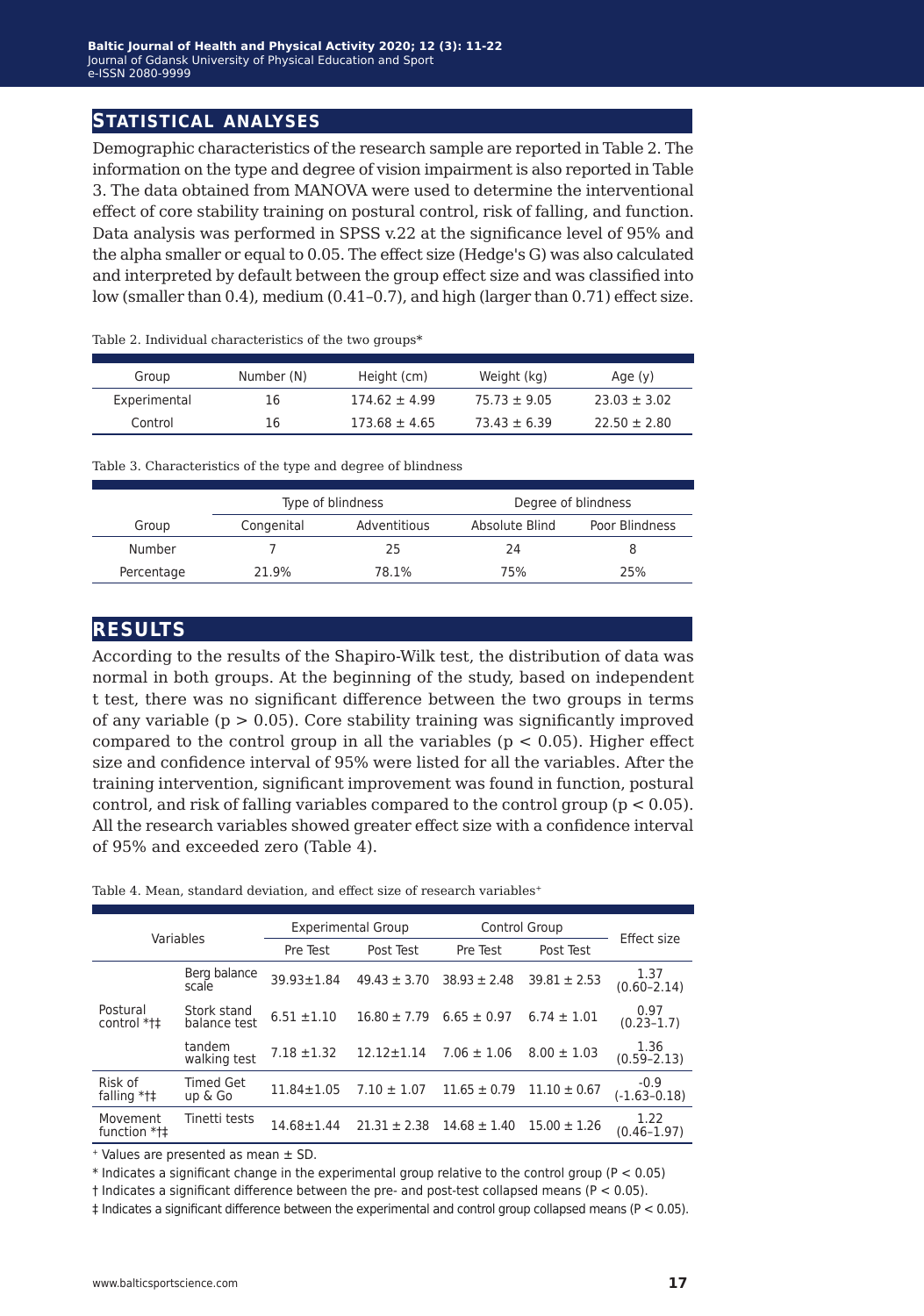# **discussion**

Motor development of children is based on the growth of their fundamental motor skills, and different movement experiences lead to the development of fundamental motor skills and increase environmental awareness in children. This is more important among blind people, because they have more motor limitations. Therefore, the main purpose of this research was to examine the effect of a 6-week course of core stability training on postural control, risk of falling, and function of blind people. In the blind people, due to the lack of vision, the total amount of motor information and proper patterns in the central nervous system is decreased, which affects the balance function and leads to poorer balance of blind people than the seeing people at the same age [27]. The results showed there was no significant difference between experimental and control groups in terms of postural control tests, risk of falling, and function in pre-test. However, in the post-test, the experimental group had a better function in the above-mentioned factors than the control group.

There are several reports on the effect of training plan on the balance of visually impaired people and whether the balance defect in such people is improved through training or not. However, no research has been conducted on the effect of core stability training on function, risk of falling, and postural control of the blind people. In a study by Wiszomirska et al. [28] on evaluation of vestibular training plan on postural stability of people with visual impairment, it was concluded that training can improve the postural control and balance of blind people. This research consisted of 70 people with the mean age of 19.5 years old (28 participants with visual impairment and 42 healthy people) who used vestibular training for three months (twelve weeks) twice a week. Level 8 was used to evaluate the dynamic balance and the static level of Biodex Balance System was employed for static balance before and after the training intervention. Based on the results, a significant difference was observed in dynamic balance for women and in static balance for men between the experimental and control groups (vestibular training; 1.02 vas core stability training; 1.37). The cause of this improved balance in these individuals can be head and body movements to stimulate the vestibular system of the blind people [28]. Di Cagno et al. [24] investigated the acute effect of whole body vibration on postural control of 12 congenitally blind people as the experimental group and 12 healthy people as the control group. The extent of the centre of pressure displacement in the baseline was assessed immediately after the whole body vibration. The whole body vibration lasted for five 1-min sets. The results showed that the acute whole body vibration had an effect on postural control of blind people, so that no defect was observed in static balance after body vibration [24] and centre of pressure of the blind people had less displacement than the time before the vibration (whole body vibration training 0.6 vas core stability training; 1.36;). Hackney et al. [29] examined the effect of tango and fall proof training on 32 blind people aged 51–95 years old. The results showed that the balance function, mobility, and quality of life significantly improved after 12 weeks of 90-min training sessions and both methods reduced the risk of falling in blind people [29]. However, in comparison with core stability training used in this research, the effect size of training was lower  $(0.9 > 0.26)$ . Mavrovouniotis et al. [30] examined the effect of a course of combined exercises of Greek dances and Pilates on blind children. The results of their research showed a significant effect on three cases of static balance evaluation and four cases of dynamic balance evaluation in the experimental group. Hessari et al. [31] measured the effect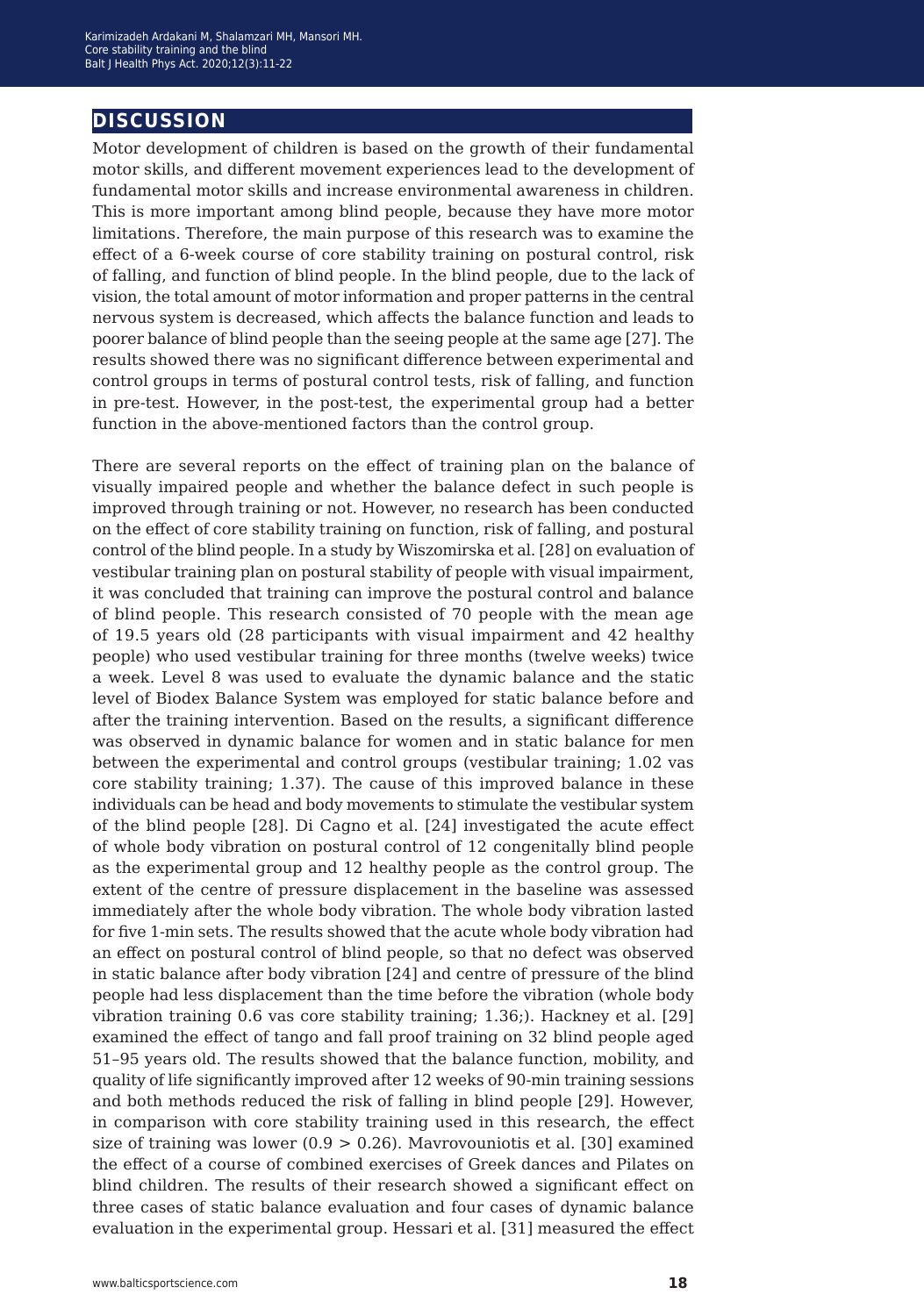#### Baltic Journal of Health and Physical Activity 2020; 12 (3): 11-22 Journal of Gdansk University of Physical Education and Sport e-ISSN 2080-9999 **e-ISSN** 2080-9999

of 8 weeks of core stability training on balance of students with hearing impairment. Static balance was measured through an assessment of balance errors, and dynamic balance was measured through a star balance test. The results showed that a significant increase was observed in static and dynamic balance following 8 weeks' core stability training in the experimental group. It also showed that the group was examined in four directions: interior, posterior, inner posterior, and outer posterior. After completing the training protocol, the tests were re-evaluated, and the results showed that the functional, agility, and balance factors were improved [31]. Kushiro examined the effect of core stability training on trunk function, standing balance, and mobility in stroke patients. The research samples consisted of 32 participants in two groups of experimental and control (16 participants per group) and there was a significant difference in 4 experimental groups after 4 weeks. But the results of this research were in contrast to the research by Clary et al. [32], who reported that 13 weeks of core stability training had no effect on the balance of the elderly women and were also inconsistent with Piegaro [33], who reported that core stability training was less effective than the balance exercises on the balance of 39 participants who were assigned to four training groups and trained for 4 weeks. The nature of the core stability training was similar in the studies, but the inconsistence between the results of this research and the results of the above studies could be due to the differences in variables, such as age assessment method and activity level. Another reason is that in the above studies, mostly the healthy people were examined who had less balance disorder.

Training protocols for strengthening the core muscles like the protocol presented in this research can be performed at home. They are designed to strengthen key body muscles at abdominal area and lower back and increase the muscle strength and functional access at all levels of movement. Therefore, without designing a certain program to strengthen the core muscles, any standard training program used to strengthen other muscles may not be effective for increasing functional access. Despite the usefulness of other training program to keep the daily functional activity, examples such as the program provided by the researcher are more effective (given the effect size referred above). In the blind people, due to the lack of vision, the total amount of motor information storage and proper motor patterns in the central nervous system is decreased, which affects the balance function of the person and leads to poorer balance of blind people than the seeing people at the same age [27]. Postural control and balance can be improved via training and proper activity with coordination of activities that involve power [34]. Core stability training improves strength, endurance, and nerve control in this area, interior spinal cord control, interior abdominal pressure control, and muscle control of trunk motion and affect the body's ability to keep balance in various dynamic movements [35]. Regarding the effect of playing with Swiss balls on dynamic balance, it seems that the improved postural control while playing with the ball is because of placement on the ball and modification of body weight from muscles and joints, an individual can perform a wide range of movements without the risk of injury and falling in a recreational manner. The balance disturbance forces that are created while being on the ball can provide a proper activity to challenge the systems involved in balance. The combination, repetition, and speed of movements also improve the flexibility and reaction time; these factors play a major role in maintaining balance [36]. Once it can be deduced that participating in core stability training leads to improved balance and postural control and core strength, it cannot be concluded that no change is experienced in muscle activation patterns. Although further research is required on these exercises, the results of research suggest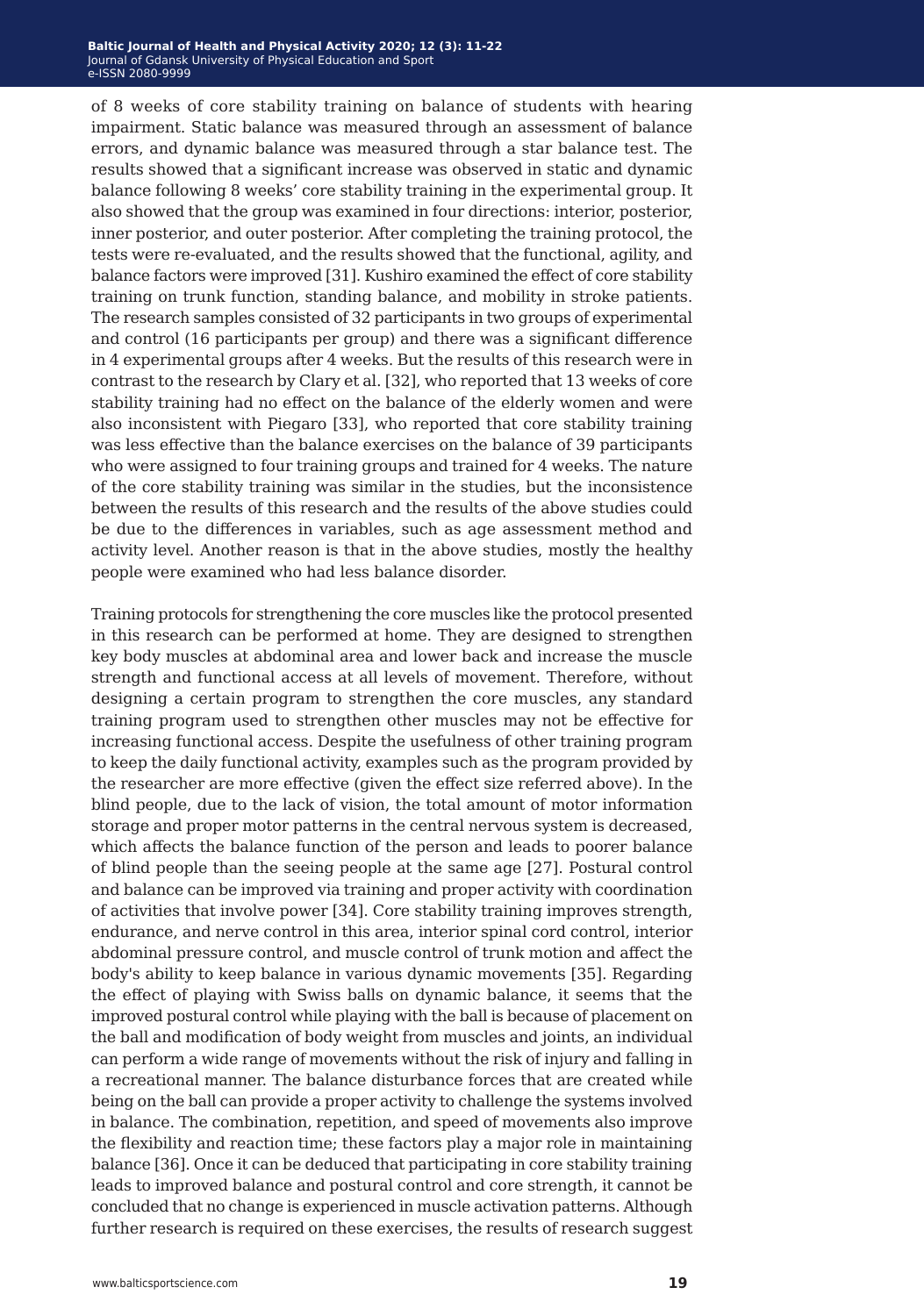that core stability training can be beneficial for improving balance via muscle strengthening, which is often related to spinal cord and hip control. Besides, the improved postural control in core stability training is due to the point that this type of training improves the musculoskeletal system, increases the body strength, reduces the centre of pressure movement outside the base of support, and increases the length of standing on one leg [37]. In fact, the core stability training strengthens the muscles in this area and, consequently, improves the postural control. Anatomically, the core area of body is where the centre of pressure is located and is considered as the point of support [37]. Hence, it seems that the core stability training followed by strengthening the muscles in this area reduces the centre of pressure displacement, sway, and, therefore, risk of falling. Accordingly, based on the benefits of both balance and stabilizing training for the blind people, the combined balance and core stability plan where the central stabilizing exercises are initially performed will be a more useful plan for blind people. Given the increasing development of disability exercises, especially for the blind, who are considered as an important part of the active society, and also the postural control that plays an important role in the daily activities of these people, further studies are required for improving quality of life of these people.

One of the limitations in this research was lack of control of the subjects' psychological state, which can somehow affect the research results; same-gender samples, lack of access to samples, and small sample size are other limitations. It was necessary for the participants to perform tests with high precision and concentration; but there was a possibility of lack of attention by them in performing the tests, which was not controllable by the examiner. Another limitation in this research could be having one type of training program, which was not compared with other exercises; this can create another subject of study for other researchers to compare core stability training with other exercises.

### **conclusions**

Given the results of the present study, it can be concluded that core stability training leads to improved balance at static and dynamic levels, function, and reduced risk of falling in blind people. Along with other plans, these exercises can be used in order to rehabilitate and improve the function. However, core stability training and its effects on physical fitness factors, including balance in blind people, require further research.

## **acknowledgements**

We would like to appreciate the cooperation of the blind students of University of Tehran.

## **references**

- [1] Salomão SR, Mitsuhiro MR, Belfort Jr R. Visual impairment and blindness: an overview of prevalence and causes in Brazil. Anais da Academia Brasileira de Ciências. 2009;81(3):539-49. [https://doi.](https://doi.org/10.1590/S0001-37652009000300017) [org/10.1590/S0001-37652009000300017](https://doi.org/10.1590/S0001-37652009000300017)
- [2] Ramezani A, Pardis M, Rafati N, et al. Causes of visual impairment among patients referred to a visual rehabilitation clinic in Iran. Korean Journal of Ophthalmology. 2012;26(2):80-3. [https://doi.](https://doi.org/10.3341/kjo.2012.26.2.80) [org/10.3341/kjo.2012.26.2.80](https://doi.org/10.3341/kjo.2012.26.2.80)
- [3] Bourne RR, Flaxman SR, Braithwaite T, et al. Magnitude, temporal trends, and projections of the global prevalence of blindness and distance and near vision impairment: A systematic review and meta-analysis. The Lancet Global Health. 2017;5(9):e888-e97.
- [4] Fortin M, Voss P, Lassonde M, Lepore F. Sensory loss and brain reorganization. Med Sci. 2007;23(11):917-22. <https://doi.org/10.1051/medsci/20072311917>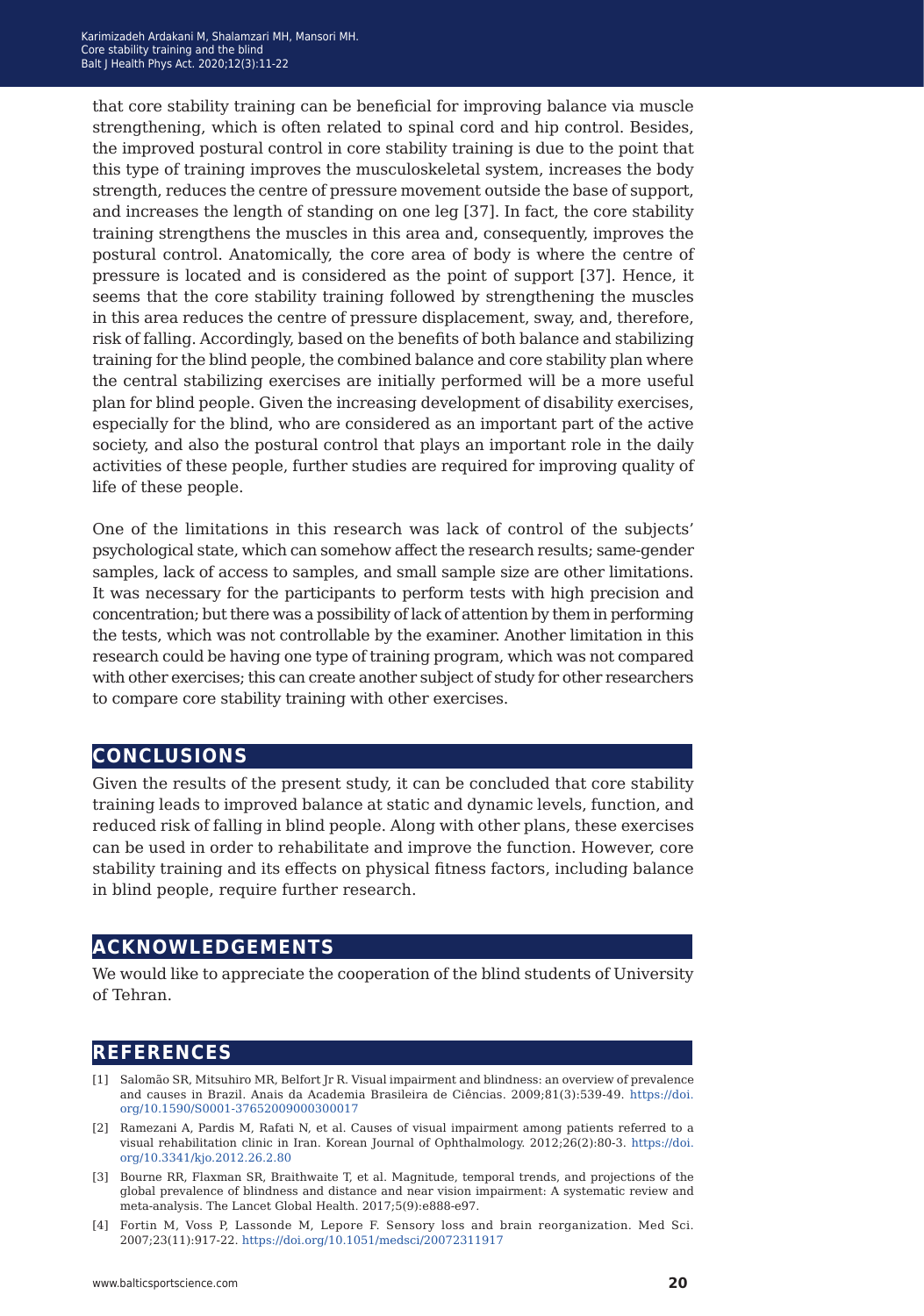- [5] Winter DA, Patla AE, Prince F, Ishac M, Gielo-Perczak K. Stiffness control of balance in quiet standing. J Neurophysiol. 1998;80(3):1211-21. <https://doi.org/10.1152/jn.1998.80.3.1211>
- [6] Parreira RB, Grecco LAC, Oliveira CS. Postural control in blind individuals: A systematic review. Gait & Posture. 2017;57:161-7. <https://doi.org/10.1016/j.gaitpost.2017.06.008>
- [7] Mills JD, Taunton JE, Mills WA. The effect of a 10-week training regimen on lumbo-pelvic stability and athletic performance in female athletes: a randomized-controlled trial. Phys Therap Sport. 2005;6(2):60-6. <https://doi.org/10.1016/j.ptsp.2005.02.006>
- [8] Hadadnezhad M, Rajabi R, Alizadeh MH, Letafatkar A. Does core stability predispose female athletes to lower extremity injuries? J Res Rehabil Sci. 2010;6(2):89-98.
- [9] Bagherian S, Ghasempoor K, Rahnama N, Wikstrom EA. The effect of core stability training on functional movement patterns in college athletes. J Sport Rehabil. 2019;28(5):444-9. [https://doi.](https://doi.org/10.1123/jsr.2017-0107) [org/10.1123/jsr.2017-0107](https://doi.org/10.1123/jsr.2017-0107)
- [10] Amiri B, Sahebozamani M, Sedighi B. The effects of 10-week core stability training on balance in women with multiple sclerosis according to Expanded Disability Status Scale: A single-blinded randomized controlled trial. Eur J Phys Rehabil Med. 2019;55(2):199-208. [https://doi.org/10.23736/](https://doi.org/10.23736/S1973-9087.18.04778-0) [S1973-9087.18.04778-0](https://doi.org/10.23736/S1973-9087.18.04778-0)
- [11] Ozsoy G, Ilcin N, Ozsoy I, et al. The effects of myofascial release technique combined with core stabilization exercise in elderly with non-specific low back pain: A randomized controlled, single-blind study. Clinl Intervent Aging. 2019;14:1729.<https://doi.org/10.2147/CIA.S223905>
- [12] Park J-M, Hyun G-S, Jee Y-S. Effects of Pilates core stability exercises on the balance abilities of archers. J Exercise Rehabil. 2016;12(6):553.<https://doi.org/10.12965/jer.1632836.418>
- [13] Akuthota V, Ferreiro A, Moore T, Fredericson M. Core stability exercise principles. Curr Sport Med Reps. 2008;7(1):39-44.<https://doi.org/10.1097/01.CSMR.0000308663.13278.69>
- [14] Iacono AD, Martone D, Alfieri A, Ayalon M, Buono P. Core Stability Training Program (CSTP) effects on static and dynamic balance abilities. Gazzetta Medica Italiana Archivio per le Scienze Mediche. 2014;173(4):197-206.
- [15] Granacher U, Schellbach J, Klein K, Prieske O, Baeyens J-P, Muehlbauer T. Effects of core strength training using stable versus unstable surfaces on physical fitness in adolescents: a randomized controlled trial. BMC Sports Science, Medicine and Rehabilitation. 2014;6(1):40. [https://doi.](https://doi.org/10.1186/2052-1847-6-40) [org/10.1186/2052-1847-6-40](https://doi.org/10.1186/2052-1847-6-40)
- [16] Hassan IHI. The effect of core stability training on dynamic balance and smash stroke performance in badminton players. Int J Sport Sci Phys Educ. 2017;2(3):44-52. [https://doi.org/10.11648/j.](https://doi.org/10.11648/j.ijsspe.20170203.12) [ijsspe.20170203.12](https://doi.org/10.11648/j.ijsspe.20170203.12)
- [17] Cohen J. Statistical power analysis for the behavioral sciences. Routledge; 2013. [https://doi.](https://doi.org/10.4324/9780203771587) [org/10.4324/9780203771587](https://doi.org/10.4324/9780203771587)
- [18] Gaerlan MG. The role of visual, vestibular, and somatosensory systems in postural balance. UNLV Theses, Dissertations, Professional Papers, and Capstones, no. 357; 2010.
- [19] Ebrahimi Takamjani E, Noorbakhsh M, Basiri S. Assessing the influence of sensory information on controling standing balance in different age groups. Razi J Med Sci. 2000;7(21):171-5.
- [20] Aydoğ E, Aydoğ S, Cakci A, Doral M. Dynamic postural stability in blind athletes using the biodex stability system. Int J Sport Med. 2006;27(05):415-8.<https://doi.org/10.1055/s-2005-865777>
- [21] Wood-Dauphinee S, Berg K, Bravo G, Williams J. The Balance Scale: responsiveness to clinically meaningful changes. Can J Rehabil. 1996;10:35-50.
- [22] Bogle Thorbahn LD, Newton RA. Use of the Berg Balance Test to predict falls in elderly persons. Phys Therap. 1996;76(6):576-83. <https://doi.org/10.1093/ptj/76.6.576>
- [23] Salar S, Daneshmandi H. Relationship between lumbar-pelvic function and static and dynamic balance in children with autism spectrum disorders. J Rehab Med. 2017; 6(2):168-179.
- [24] di Cagno A, Giombini A, Iuliano E, et al. Acute effect of whole body vibration on postural control in congenitally blind subjects: a preliminary evidence. Disabil Rehabil. 2018;40(22):2632-6. [https://doi.](https://doi.org/10.1080/09638288.2017.1353650) [org/10.1080/09638288.2017.1353650](https://doi.org/10.1080/09638288.2017.1353650)
- [25] Tyson SF, DeSouza LH. Reliability and validity of functional balance tests post stroke. Clin Rehabil. 2004;18(8):916–23.<https://doi.org/10.1191/0269215504cr821oa>
- [26] Jeffreys I. Developing a progressive core stability program. Strength Condition J. 2002;24(5):65-6. <https://doi.org/10.1519/00126548-200210000-00017>
- [27] Ray CT, Horvat M, Croce R, Mason RC, Wolf SL. The impact of vision loss on postural stability and balance strategies in individuals with profound vision loss. Gait & Posture. 2008;28(1):58-61. [https://](https://doi.org/10.1016/j.gaitpost.2007.09.010) [doi.org/10.1016/j.gaitpost.2007.09.010](https://doi.org/10.1016/j.gaitpost.2007.09.010)
- [28] Wiszomirska I, Kaczmarczyk K, Błażkiewicz M, Wit A. The impact of a vestibular-stimulating exercise regime on postural stability in people with visual impairment. BioMed Res Int. 25 Oct 2015;2015:136969.<https://doi.org/10.1155/2015/136969>
- [29] Hackney ME, Hall CD, Echt KV, Wolf SL. Multimodal exercise benefits mobility in older adults with visual impairment: a preliminary study. J Aging Phys Act. 2015;23(4):630-9. [https://doi.org/10.1123/](https://doi.org/10.1123/japa.2014-0008) [japa.2014-0008](https://doi.org/10.1123/japa.2014-0008)
- [30] Mavrovouniotis FI, Papaioannou CS, Argiriadou EA, et al. The effect of a combined training program with Greek dances and Pilates on the balance of blind children. J Phys Educ Sport. 2013;13(1):91.
- [31] Hessari FF, Norasteh AA, Daneshmandi H, Ortakand S. The effect of 8 weeks core stabilization training program on balance in deaf students. Medicina Sportiva. 2011;15(2):56-61. [https://doi.](https://doi.org/10.2478/v10036-011-0010-4) [org/10.2478/v10036-011-0010-4](https://doi.org/10.2478/v10036-011-0010-4)
- [32] Clary S, Barnes C, Bemben D, Knehans A, Bemben M. Effects of ballets, step aerobics, and walking on balance in women aged 50–75 years. J Sport Sci Med. 2006;5(3):390.